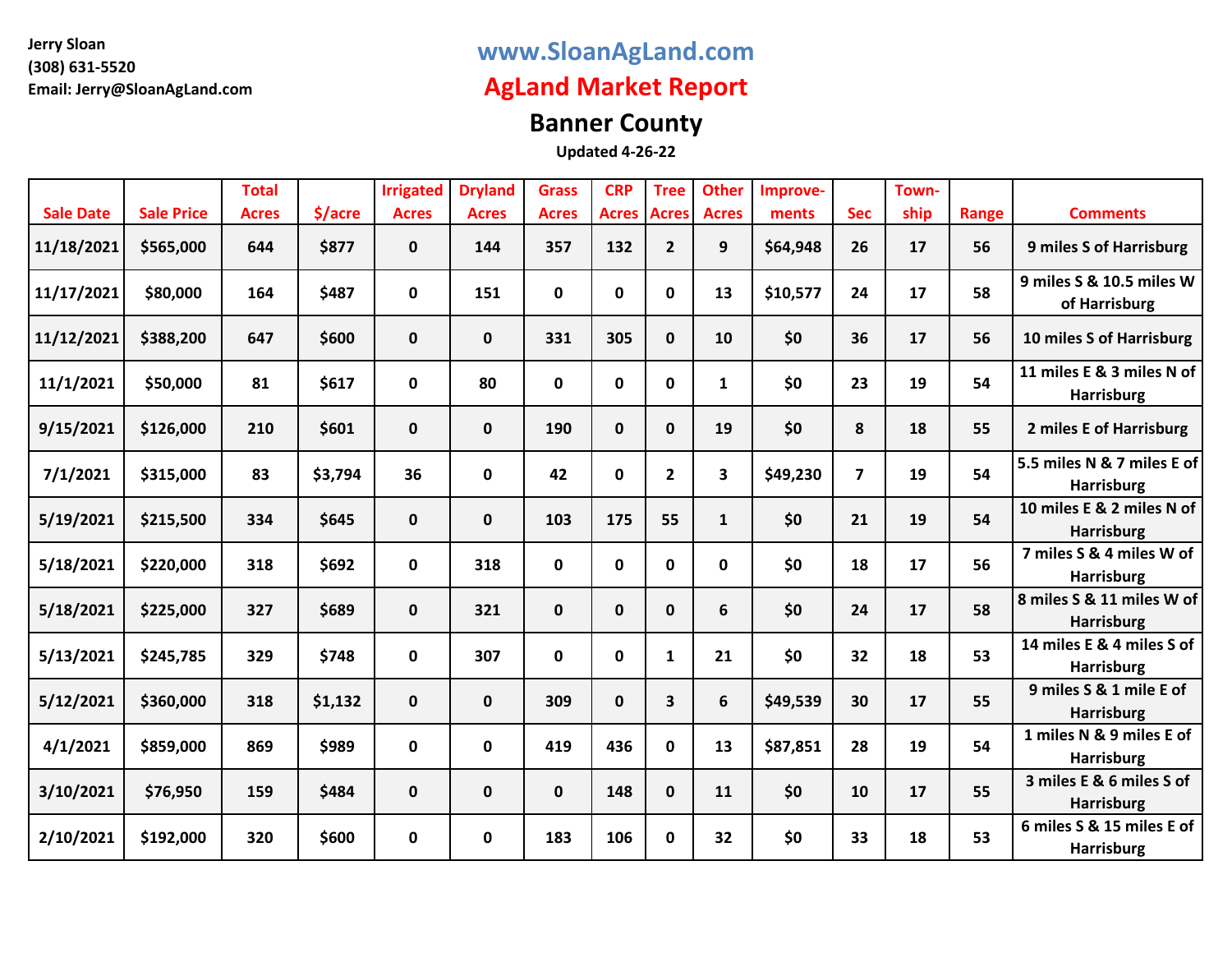## **www.SloanAgLand.com**

## **AgLand Market Report**

# **Banner County**

|                  |                   | <b>Total</b> |         | <b>Irrigated</b> | <b>Dryland</b> | <b>Grass</b> | <b>CRP</b>         | <b>Tree</b>    | <b>Other</b>            | Improve- |              | Town- |       |                                |
|------------------|-------------------|--------------|---------|------------------|----------------|--------------|--------------------|----------------|-------------------------|----------|--------------|-------|-------|--------------------------------|
| <b>Sale Date</b> | <b>Sale Price</b> | <b>Acres</b> | \$/acre | <b>Acres</b>     | <b>Acres</b>   | <b>Acres</b> | <b>Acres Acres</b> |                | <b>Acres</b>            | ments    | <b>Sec</b>   | ship  | Range | <b>Comments</b>                |
|                  |                   |              |         |                  |                |              |                    |                |                         |          |              |       |       | 6 miles S & 15 miles E of      |
| 1/25/2021        | \$237,600         | 396          | \$600   | $\mathbf 0$      | $\mathbf 0$    | 383          | $\mathbf{0}$       | $\overline{7}$ | 6                       | \$0      | 33           | 18    | 53    | <b>Harrisburg</b>              |
| 1/4/2021         | \$112,600         | 161          | \$700   | 0                | 158            | 0            | 0                  | 0              | 3                       | \$0      | 22           | 18    | 58    | 13.5 miles W & 2.5 miles       |
|                  |                   |              |         |                  |                |              |                    |                |                         |          |              |       |       | <b>S</b> of Harrisburg         |
| 12/22/2020       | \$115,000         | 176          | \$652   | $\mathbf 0$      | $\mathbf 0$    | $\mathbf{0}$ | 172                | $\mathbf{0}$   | 4                       | \$0      | 21           | 20    | 53    | <b>NE Banner County</b>        |
| 12/4/2020        | \$610,350         | 939          | \$650   | 0                | 926            | 0            | 0                  | 0              | 13                      | \$0      | 25           | 19    | 55    | 6 miles E & 1 mile N of        |
|                  |                   |              |         |                  |                |              |                    |                |                         |          |              |       |       | <b>Harrisburg</b>              |
| 12/1/2020        | \$450,000         | 480          | \$938   | $\mathbf 0$      | $\mathbf{0}$   | 471          | $\mathbf{0}$       | $\overline{2}$ | $\overline{\mathbf{z}}$ | \$88,816 | $\mathbf{1}$ | 19    | 58    | 5.5 miles N & 11 miles W       |
|                  |                   |              |         |                  |                |              |                    |                |                         |          |              |       |       | of Harrisburg                  |
| 10/23/2020       | \$42,000          | 79           | \$531   | $\mathbf 0$      | $\mathbf 0$    | $\mathbf 0$  | 78                 | 0              | $\mathbf{1}$            | \$0      | 35           | 18    | 55    | 5 miles E & 4 miles S of       |
|                  |                   |              |         |                  |                |              |                    |                |                         |          |              |       |       | <b>Harrisburg</b>              |
| 7/30/2020        | \$42,000          | 81           | \$521   | $\mathbf 0$      | $\mathbf 0$    | $\mathbf{0}$ | 80                 | $\mathbf{0}$   | $\mathbf{1}$            | \$0      | 35           | 18    | 55    | 5 miles E & 4.5 miles S of     |
|                  |                   |              |         |                  |                |              |                    |                |                         |          |              |       |       | <b>Harrisburg</b>              |
| 7/9/2020         | \$43,745          | 87           | \$500   | 0                | 85             | $\mathbf 0$  | 0                  | 0              | $\mathbf{2}$            | \$0      | 4            | 18    | 54    | <b>9 miles E of Harrisburg</b> |
| 6/25/2020        | \$125,000         | 172          | \$728   | $\mathbf{0}$     | $\mathbf{0}$   | 165          | $\mathbf{0}$       | $\mathbf{1}$   | 5                       | \$35,091 | 12           | 18    | 53    | 19 miles E of Harrisburg       |
|                  |                   |              |         |                  |                |              |                    |                |                         |          |              |       |       |                                |
| 6/22/2020        | \$40,000          | 81           | \$493   | 0                | 80             | $\mathbf 0$  | $\mathbf{0}$       | 0              | $\mathbf{1}$            | \$0      | 32           | 19    | 54    | 8.5 miles E of Harrisburg      |
| 6/11/2020        | \$105,419         | 192          | \$550   | $\mathbf 0$      | $\mathbf 0$    | $\mathbf 0$  | 186                | 0              | 6                       | \$0      | 12           | 18    | 54    | 12 miles E of Harrisburg       |
| 6/11/2020        | \$156,770         | 302          | \$518   | $\mathbf 0$      | $\mathbf 0$    | 299          | $\mathbf 0$        | 0              | 4                       | \$0      | 33           | 19    | 54    | <b>9 miles E of Harrisburg</b> |
|                  |                   |              |         |                  |                |              |                    |                |                         |          |              |       |       |                                |
| 5/14/2020        | \$550,000         | 623          | \$883   | $\mathbf 0$      | $\mathbf{0}$   | 418          | $\mathbf{0}$       | 0              | 205                     | \$0      | 29           | 18    | 55    | 4 miles S & 2 miles E of       |
|                  |                   |              |         |                  |                |              |                    |                |                         |          |              |       |       | <b>Harrisburg</b>              |
| 5/4/2020         | \$297,660         | 487          | \$611   | 0                | 483            | $\mathbf{0}$ | 0                  | 0              | 4                       | \$0      | 3            | 19    | 58    | 5.5 miles N 7 13 miles W       |
|                  |                   |              |         |                  |                |              |                    |                |                         |          |              |       |       | of Harrisburg                  |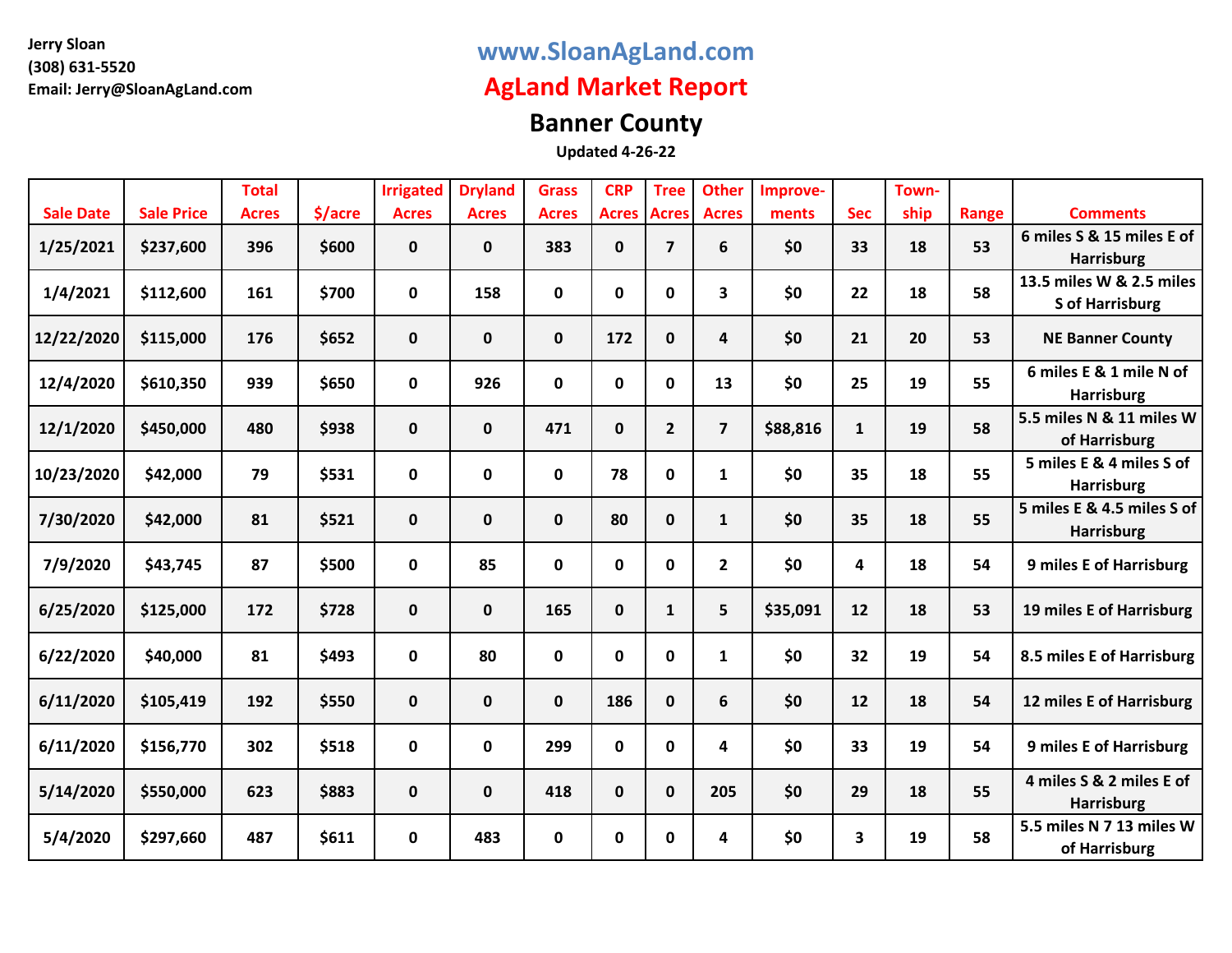## **www.SloanAgLand.com**

## **AgLand Market Report**

# **Banner County**

|                  |                   | <b>Total</b> |         | <b>Irrigated</b> | <b>Dryland</b> | <b>Grass</b>   | <b>CRP</b>   | <b>Tree</b>    | <b>Other</b>            | Improve-  |            | Town- |              |                                |
|------------------|-------------------|--------------|---------|------------------|----------------|----------------|--------------|----------------|-------------------------|-----------|------------|-------|--------------|--------------------------------|
| <b>Sale Date</b> | <b>Sale Price</b> | <b>Acres</b> | \$/acre | <b>Acres</b>     | <b>Acres</b>   | <b>Acres</b>   | <b>Acres</b> | <b>Acres</b>   | <b>Acres</b>            | ments     | <b>Sec</b> | ship  | <b>Range</b> | <b>Comments</b>                |
| 4/24/2020        | \$477,550         | 328          | \$1,456 | $\mathbf 0$      | 310            | $\mathbf 0$    | $\mathbf 0$  | $\mathbf{1}$   | 17                      | \$42,862  | 9          | 17    | 58           | 13.5 miles W & 6 miles S       |
|                  |                   |              |         |                  |                |                |              |                |                         |           |            |       |              | of Harrisburg                  |
| 4/21/2020        | \$96,000          | 160          | \$600   | 0                | 158            | 0              | 0            | 0              | $\overline{2}$          | \$0       | 8          | 18    | 55           | 1 miles S & 2 miles E of       |
|                  |                   |              |         |                  |                |                |              |                |                         |           |            |       |              | <b>Harrisburg</b>              |
| 3/4/2020         | \$149,264         | 314          | \$475   | $\mathbf 0$      | 0              | $\mathbf 0$    | 304          | $\mathbf 0$    | 10                      | \$0       | 34         | 19    | 55           | 5.5 miles N & 13 miles W       |
|                  |                   |              |         |                  |                |                |              |                |                         |           |            |       |              | of Harrisburg                  |
| 2/20/2020        | \$478,000         | 857          | \$557   | 0                | 849            | $\mathbf 0$    | $\mathbf 0$  | $\mathbf{0}$   | 8                       | \$0       | 3          | 19    | 58           | 5 miles N & 13 miles W of      |
|                  |                   |              |         |                  |                |                |              |                |                         |           |            |       |              | <b>Harrisburg</b>              |
| 2/20/2020        | \$3,321,000       | 3,770        | \$881   | 612              | 342            | 2,714          | $\mathbf 0$  | 20             | 83                      | \$193,086 | 34         | 20    | 58           | 5 miles N & 13 miles W of      |
|                  |                   |              |         |                  |                |                |              |                |                         |           |            |       |              | <b>Harrisburg</b>              |
| 12/11/2019       | \$58,800          | 75           | \$779   | 0                | 0              | $\overline{2}$ | 36           | $\mathbf{0}$   | 38                      | \$0       | 29         | 20    | 53           | <b>Wildcat Hills bought by</b> |
|                  |                   |              |         |                  |                |                |              |                |                         |           |            |       |              | <b>Game Commission</b>         |
| 11/22/2019       | \$90,000          | 165          | \$545   | 0                | 139            | $\mathbf 0$    | $\mathbf 0$  | $\mathbf{1}$   | 25                      | \$0       | 32         | 19    | 55           | 2 miles E of Harrisburg        |
|                  |                   |              |         |                  |                |                |              |                |                         |           |            |       |              |                                |
| 10/1/2019        | \$500,000         | 795          | \$629   | 0                | 0              | 456            | $\mathbf{0}$ | 325            | 15                      | \$4,965   | 22         | 19    | 54           | CRP 3 miles N & 10 miles       |
|                  |                   |              |         |                  |                |                |              |                |                         |           |            |       |              | <b>E</b> of Harrisburg         |
| 9/13/2019        | \$1,809,650       | 2,606        | \$694   | $\mathbf 0$      | 850            | 1,679          | 43           | $2^{\circ}$    | 32                      | \$0       | 17         | 18    | 53           | 14 miles E & 3 miles S of      |
|                  |                   |              |         |                  |                |                |              |                |                         |           |            |       |              | <b>Harrisburg</b>              |
|                  |                   | 320          | \$501   |                  | 0              | 317            | $\mathbf 0$  |                |                         | \$0       | 22         | 18    | 55           | 3 miles E & 3 miles S of       |
| 8/28/2019        | \$160,000         |              |         | 0                |                |                |              | $\mathbf{1}$   | $\overline{2}$          |           |            |       |              | <b>Harrisburg</b>              |
| 8/28/2019        | \$175,000         | 320          | \$548   | $\mathbf 0$      | 0              | 317            | $\mathbf 0$  | $\mathbf{1}$   | $\overline{2}$          | \$624     | 22         | 18    | 55           | 3 miles E & 3 miles S of       |
|                  |                   |              |         |                  |                |                |              |                |                         |           |            |       |              | <b>Harrisburg</b>              |
| 8/26/2019        | \$207,000         | 154          | \$1,340 | 0                |                | 148            | $\mathbf 0$  | $\overline{2}$ | 5                       | \$76,639  | 27         | 17    | 57           | 8 miles W & 9.5 miles S        |
|                  |                   |              |         |                  | 0              |                |              |                |                         |           |            |       |              | of Harrisburg                  |
|                  |                   | 79           | \$757   |                  | 78             |                |              |                |                         |           | 29         | 18    | 58           | 3 miles S & 16 miles W of      |
| 8/20/2019        | \$60,000          |              |         | 0                |                | $\mathbf 0$    | $\mathbf 0$  | $\mathbf{0}$   | $\mathbf{1}$            | \$0       |            |       |              | <b>Harrisburg</b>              |
| 8/15/2019        | \$100,000         | 157          | \$638   |                  |                | 142            | 0            | 12             | $\overline{\mathbf{3}}$ | \$6,033   | 27         | 19    | 53           | 17.5 miles E of Harrisburg     |
|                  |                   |              |         | 0                | 0              |                |              |                |                         |           |            |       |              |                                |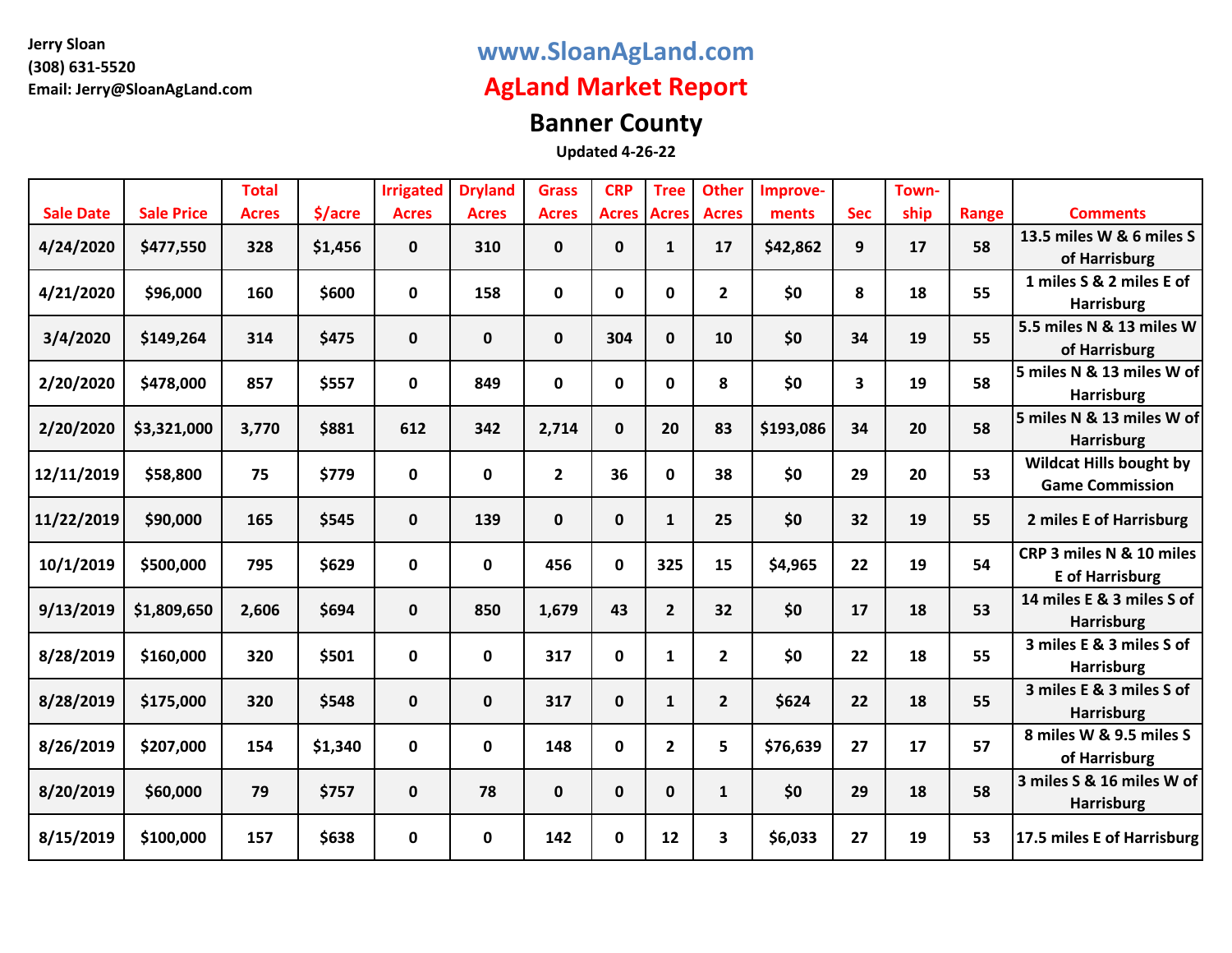## **www.SloanAgLand.com**

## **AgLand Market Report**

# **Banner County**

|                  |                   | <b>Total</b> |         | <b>Irrigated</b> | <b>Dryland</b> | <b>Grass</b> | <b>CRP</b>   | <b>Tree</b>  | <b>Other</b>   | Improve- |            | Town- |              |                            |
|------------------|-------------------|--------------|---------|------------------|----------------|--------------|--------------|--------------|----------------|----------|------------|-------|--------------|----------------------------|
| <b>Sale Date</b> | <b>Sale Price</b> | <b>Acres</b> | \$/acre | <b>Acres</b>     | <b>Acres</b>   | <b>Acres</b> | <b>Acres</b> | <b>Acres</b> | <b>Acres</b>   | ments    | <b>Sec</b> | ship  | <b>Range</b> | <b>Comments</b>            |
| 8/14/2019        | \$288,000         | 478          | \$603   | $\pmb{0}$        | $\mathbf 0$    | 245          | 175          | 55           | 4              | \$0      | 15         | 19    | 54           | 3 miles N & 10 miles E of  |
|                  |                   |              |         |                  |                |              |              |              |                |          |            |       |              | <b>Harrisburg</b>          |
| 7/31/2019        | \$112,000         | 163          | \$687   | 0                | 162            | 0            | 0            | 0            | 1              | \$0      | 3          | 17    | 58           | 6 miles S & 13 miles W of  |
|                  |                   |              |         |                  |                |              |              |              |                |          |            |       |              | <b>Harrisburg</b>          |
| 6/20/2019        | \$80,000          | 162          | \$494   | $\mathbf 0$      | 147            | $\mathbf{0}$ | $\mathbf 0$  | $\mathbf{0}$ | 15             | \$0      | 32         | 19    | 54           | 1 mile N & 8 miles E of    |
|                  |                   |              |         |                  |                |              |              |              |                |          |            |       |              | <b>Harrisburg</b>          |
| 5/9/2019         | \$335,000         | 158          | \$2,123 | 122              | 17             | $\mathbf 0$  | $\mathbf 0$  | 0            | 18             | \$0      | 3          | 18    | 57           | Pivot irrigated 6.5 W & .5 |
|                  |                   |              |         |                  |                |              |              |              |                |          |            |       |              | mi. N of Harrisburg        |
| 4/22/2019        | \$245,000         | 651          | \$376   | $\mathbf 0$      | $\mathbf 0$    | 509          | 112          | $\mathbf{0}$ | 30             | \$0      | 20         | 17    | 54           | 8 miles E & 9 miles S of   |
|                  |                   |              |         |                  |                |              |              |              |                |          |            |       |              | <b>Harrisburg</b>          |
| 4/9/2019         | \$103,025         | 156          | \$659   | 0                | 139            | $\mathbf{0}$ | $\mathbf{0}$ | 16           | $\overline{2}$ | \$0      | 8          | 17    | 58           | 6 miles S & 15 miles W of  |
|                  |                   |              |         |                  |                |              |              |              |                |          |            |       |              | <b>Harrisburg</b>          |
| 3/18/2019        | \$200,000         | 413          | \$484   | $\mathbf 0$      | $\mathbf 0$    | 355          | 57           | $\mathbf{0}$ | $\overline{2}$ | \$0      | 19         | 17    | 56           | 4 miles W & 8 miles S of   |
|                  |                   |              |         |                  |                |              |              |              |                |          |            |       |              | <b>Harrisburg</b>          |
| 3/4/2019         | \$300,000         | 633          | \$474   | $\pmb{0}$        | 0              | 628          | $\mathbf 0$  | 0            | 5              | \$0      | 29         | 17    | 55           | 9 miles S & 2 miles E of   |
|                  |                   |              |         |                  |                |              |              |              |                |          |            |       |              | <b>Harrisburg</b>          |
| 3/1/2019         | \$200,000         | 339          | \$591   | $\mathbf 0$      | 64             | 265          | $\mathbf 0$  | $\mathbf{1}$ | 9              | \$22,730 | 26         | 17    | 57           | 9 miles S & 6 miles W of   |
|                  |                   |              |         |                  |                |              |              |              |                |          |            |       |              | <b>Harrisburg</b>          |
| 2/15/2019        | \$200,000         | 326          | \$613   | $\mathbf 0$      | 228            | 83           | 0            | 0            | 16             | \$1,472  | 17         | 18    | 55           | 2 miles E & 1 mile S of    |
|                  |                   |              |         |                  |                |              |              |              |                |          |            |       |              | <b>Harrisburg</b>          |
| 12/31/2018       | \$308,372         | 804          | \$384   | $\mathbf 0$      | 358            | 429          | $\mathbf 0$  | $\mathbf{1}$ | 15             | \$38,500 | 30         | 19    | 57           | 10.5 miles W & 2.5 miles   |
|                  |                   |              |         |                  |                |              |              |              |                |          |            |       |              | <b>N</b> of Harrisburg     |
| 12/21/2018       | \$550,000         | 1,264        | \$435   | 0                | 799            | 438          | $\mathbf 0$  | 5            | 22             | \$15,860 | 8          | 17    | 56           | 6 miles S & 3 miles W of   |
|                  |                   |              |         |                  |                |              |              |              |                |          |            |       |              | <b>Harrisburg</b>          |
| 6/21/2018        | \$75,000          | 118          | \$633   | $\mathbf 0$      | 109            | $\mathbf 0$  | $\mathbf 0$  | $\mathbf{0}$ | 9              | \$0      | 8          | 18    | 55           | 2 miles E of Harrisburg    |
|                  |                   |              |         |                  |                |              |              |              |                |          |            |       |              |                            |
| 5/25/2018        | \$282,450         | 553          | \$511   | $\mathbf 0$      | 0              | 533          | 0            | 1            | 18             | \$52,137 | 1          | 19    | 55           | 11 miles NE of Harrisburg  |
|                  |                   |              |         |                  |                |              |              |              |                |          |            |       |              |                            |